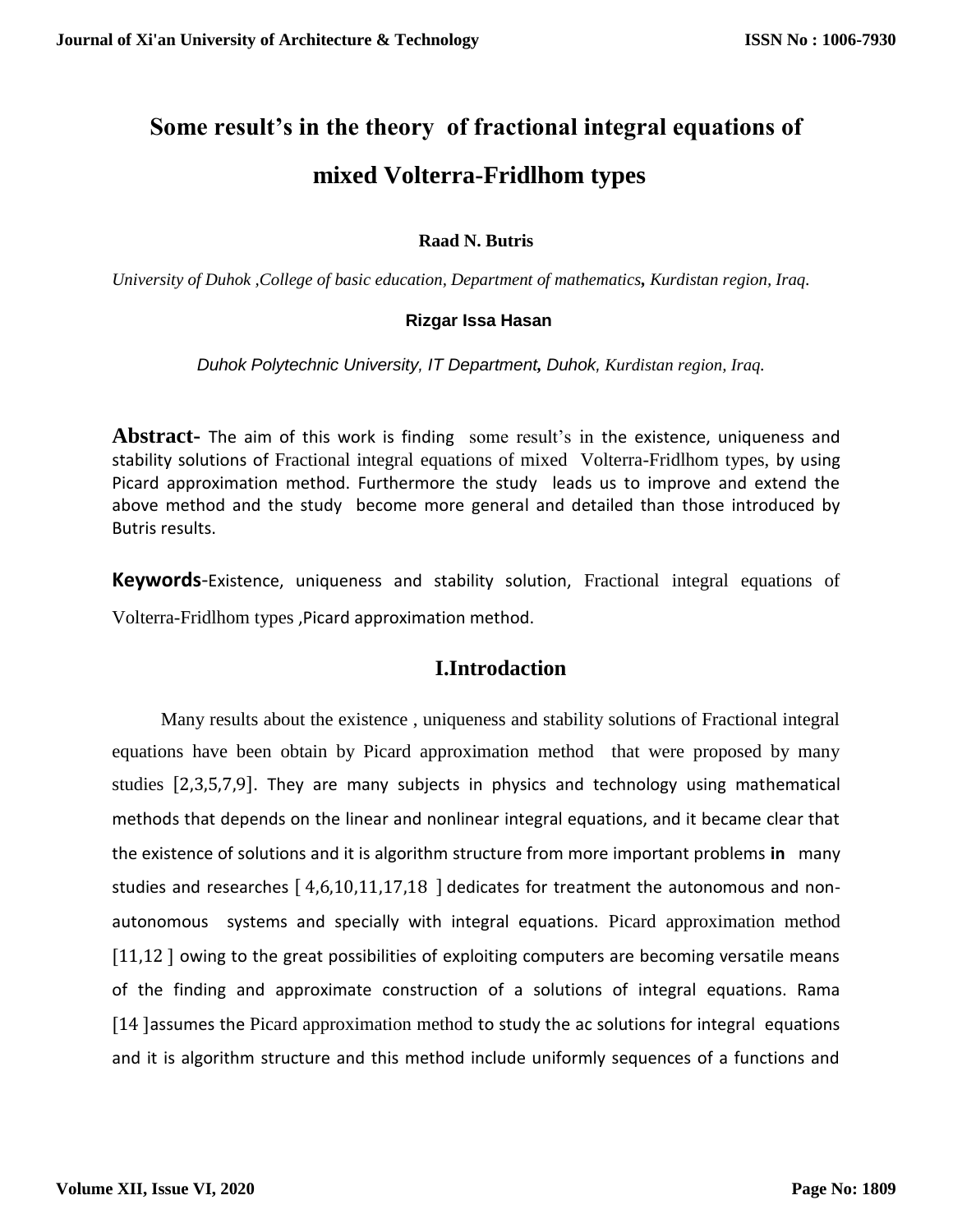the results of that study is using of the a solutions on wide range in the difference of new processes industry and technology as in the studies[ 1,2,3,8,13,14,15,16,17].

 Butris [1 ]used both methods Picard approximation and Banach fixed point theorems for studying the existence and uniqueness solutions to the following Volterra integral equations:-

$$
u(t) = f(t) + \int_{a}^{t} F(t,s)u(s) \, ds, \quad (t \in [0,a])
$$

In this equation the functions f(t) and  $F(t, s)$  be continuous on (finite) interval  $0 \le t \le a$ and the square region  $0 \le t \le a$ ,  $0 \le s \le a$ , respectively.

Our work is extend some results of Butris  $[1]$ , by using the Picard approximation method only.

Consider the following fractional integrals equations of

( Volterra-Fridlhom ) and ( Fridlhom- Volterra ) types:-

$$
u(t) = f(t) + \frac{1}{\Gamma(\alpha)} \int_{a}^{t} (t - s)^{\alpha - 1} F(t, s, u(s), w(s)) ds
$$
  
+ 
$$
\frac{1}{\Gamma(\beta)} \int_{a}^{b} (t - s)^{\beta - 1} G(t, s, u(s), w(s)) ds \qquad (V_{\alpha} + F_{\beta})
$$

and

$$
w(t) = g(t) + \frac{1}{\Gamma(\beta)} \int_{a}^{b} (t - s)^{\beta - 1} G(t, s, u(s), w(s)) ds
$$
  
+ 
$$
\frac{1}{\Gamma(\alpha)} \int_{a}^{t} (t - s)^{\alpha - 1} F(t, s, u(s), w(s)) ds
$$
 (*F<sub>\beta</sub>* + *V<sub>\alpha</sub>*)

where

 $u \in D_1 \subseteq R^n$ ,  $w \in D_2 \subseteq R^n$ ,  $D_1$ ,  $D_2$  are close and bounded domains,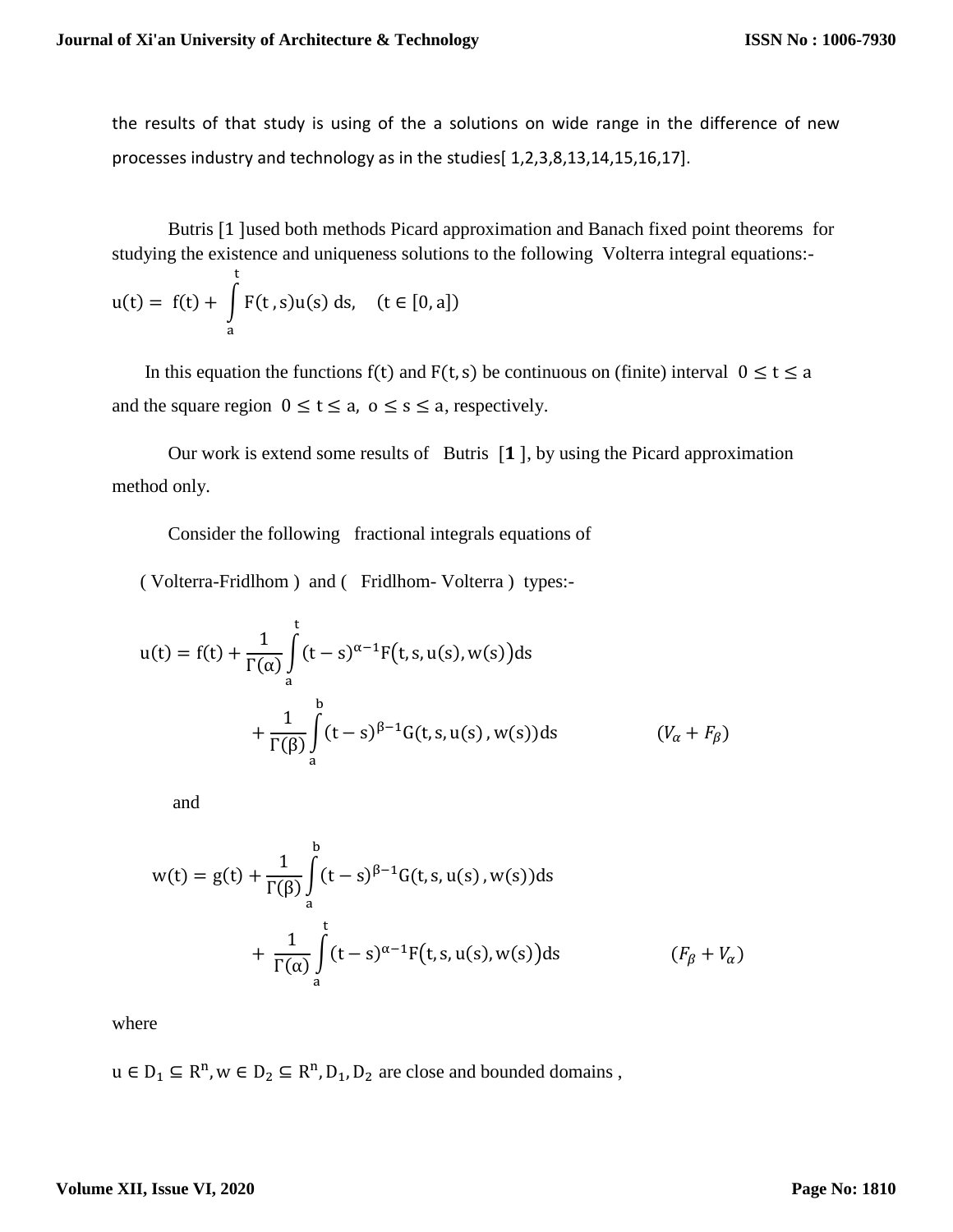$0 < \alpha < \beta < 1$ .

The vector functions  $f(t)$ ,  $g(t)$  and  $F(t, u, w)$ ,  $G(t, u, w)$  are define and continuous on the domain:-

$$
D = \{ (t, s, u, w); t, s \in \mathbb{R}^1, |t - s| \le h, u \in D_1, w \in D_2 \}
$$
 (1)

Suppose that the vector functions  $F(t, u, w)$  and  $G(t, u, w)$  satisfy the following inequalities

$$
||F(t, s, u, w)|| \le M_{\alpha}, \qquad ||G(t, s, u, w)|| \le M_{\beta}
$$
  
\n
$$
||F(t, s, u_1, w_1) - F(t, s, u_2, w_2)|| \le K_{\alpha} ||u_1 - u_2|| + K_{\beta} ||w_1 - w_2||
$$
  
\n
$$
||G(t, s, u_1, w_1) - G(t, s, u_2, w_2)|| \le L_{\alpha} ||u_1 - u_2|| + L_{\beta} ||w_1 - w_2|| )
$$
\n(2)

for all t,  $s \in R^1$ , u, u<sub>1</sub>, u<sub>2</sub>  $\in D_1$ , w, w<sub>1</sub>, w<sub>2</sub>  $\in D_2$  where M<sub>a</sub>, N<sub>a</sub>, K<sub>a</sub> and L<sub>a</sub> are

positive constant and  $\|\cdot\| = \max_{t \in [0,h]} |\cdot|.$ 

We define non-empty sets as follows:-

$$
D_{F} = D_{1} - (\rho_{1} + q_{1} + || f(a) || )
$$
  
\n
$$
D_{G} = D_{2} - (\rho_{1} + q_{2} + || g(a) || )
$$
\n(3)

where  $\rho_1 = \left(\frac{h^{\alpha} M_{\alpha}}{\alpha \Gamma(\alpha)}\right)$  $\frac{\alpha_{\alpha} M_{\alpha}}{\alpha \Gamma(\alpha)} + \frac{h^{\beta} M_{\beta}}{\beta \Gamma(\beta)}$  $\int \frac{F(x, B)}{\beta \Gamma(\beta)}$ ,  $q_1 = \max_{t \in [0, h]} |f(t)|$  and  $q_2 = \max_{t \in [0, h]} |g(t)|$ 

Furthermore, we assume that the largest Eigen-value of the matrix

$$
\omega = \begin{pmatrix} K_{\alpha}\rho_1 & K_{\beta}\rho_1 \\ L_{\alpha}\rho_1 & L_{\beta}\rho_1 \end{pmatrix}
$$

less than one ,i.e.

$$
\varphi_{\text{max}}(\omega) = \frac{1}{2} (\rho_1 (K_\alpha + K_\beta) +
$$

$$
\sqrt{(\rho_1 (K_\alpha + K_\beta))^2 - 4\rho_1 (K_\alpha L_\beta - K_\beta L_\alpha))} < 1.
$$
\n(4)

Define a sequence of functions  ${u_m(t)}_{m=0}^{\infty}$  and  ${w_m(t)}_{m=0}^{\infty}$  by the following:-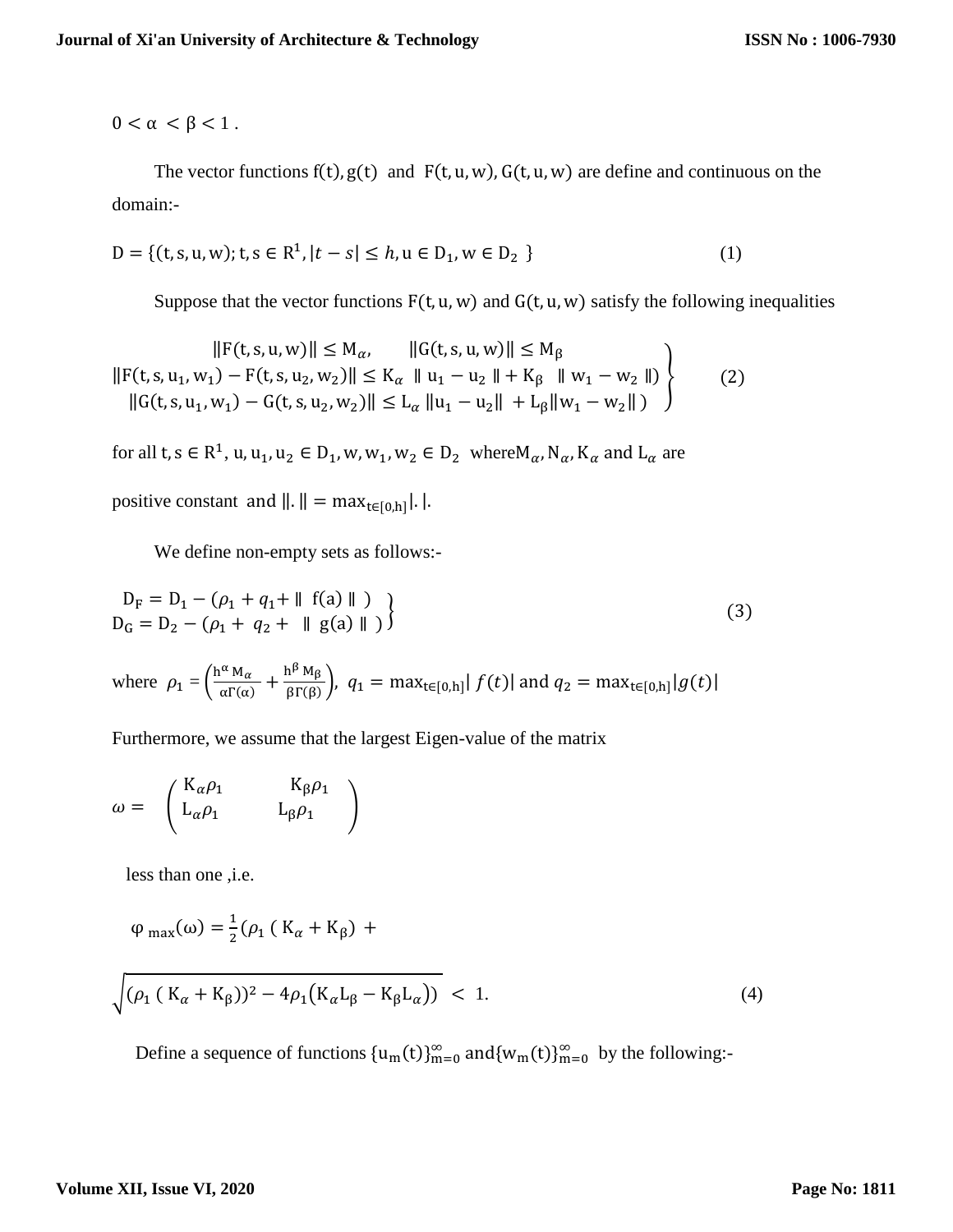$$
u_{m}(t) = f(t) + \frac{1}{r(\alpha)} \int_{a}^{t} (t - s)^{\alpha - 1} F(t, s, u_{m-1}(s), w_{m-1}(s)) ds
$$
  
+ 
$$
\frac{1}{r(\beta)} \int_{a}^{b} (t - s)^{\beta - 1} H(t, s, u_{m-1}(s), w_{m-1}(s)) ds
$$
  
with  $u_{0}(a) = f(a)$ ,  $m = 0, 1, 2, ...$ ,  

$$
w_{m}(t) = g(t) + \frac{1}{r(\beta)} \int_{a}^{b} (t - s)^{\beta - 1} H(t, s, u_{m-1}(s), w_{m-1}(s)) ds + \frac{1}{r(\alpha)} \int_{a}^{b} (t - s)^{\alpha - 1} H(t, s, u_{m-1}(s), w_{m-1}(s)) ds
$$
  
(6)

with  $w_0(a) = g(a)$ ,  $m = 0, 1, 2, ...$ 

**Definition1 .** [12]. Let f be a continuous function defined on a domain

 $D = \{(t, u): a \le t \le b, c \le u \le d\}$ . Then f is said to satisfy a Lipchitz condition in the variable u on D, provided that a constant  $L > 0$  exists with property that  $|f(t, u_1) - f(t, u_2)| \le L |u_1 - u_2|$ , for all  $(t, u_1)$ ,  $(t, u_2) \in D$ . the constant L is called a Lipchitz constant for f

**Definition2.** [12]. A solution  $u(t)$  is said to be stable if for each  $\epsilon > 0$ , there exists a  $\delta > 0$ such that any solution  $\check{u}(t)$  which satisfies  $\|\check{u}(t_0) - u(t_0)\| < \delta$  for some  $t_0$ , also satisfies  $\parallel$  ŭ(t) – u(t)  $\parallel$  <  $\varepsilon$  for all t  $\geq$  t<sub>0</sub>.

# **II.** Existence solutions of fractional integral equations of  $(V_\alpha + F_\beta)$

and  $(F_{\beta} + V_{\alpha})$ .

The investigation of the existence solution of  $(V_\alpha + F_\beta)$  and  $(F_\beta + V_\alpha)$  will be the introduced by the following theorem:-

**Theorem1**. Let the vector functions  $f(t)$ ,  $g(t)$  and  $F(t, u, w)$ ,  $G(t, u, w)$  defined and continuous on the domain (1) suppose these functions are satisfying the inequalities (2),(3) and the conditions  $(4)$ ,  $(5)$ . Then there exist a sequence of vector functions  $(6)$  and  $(7)$ converges uniformly on the domains (4)

to the limit vector function  $\begin{pmatrix} u(t) \\ u(t) \end{pmatrix}$  $w(t)$  which is a continuous on the domain (1) and satisfies the following integral equations:-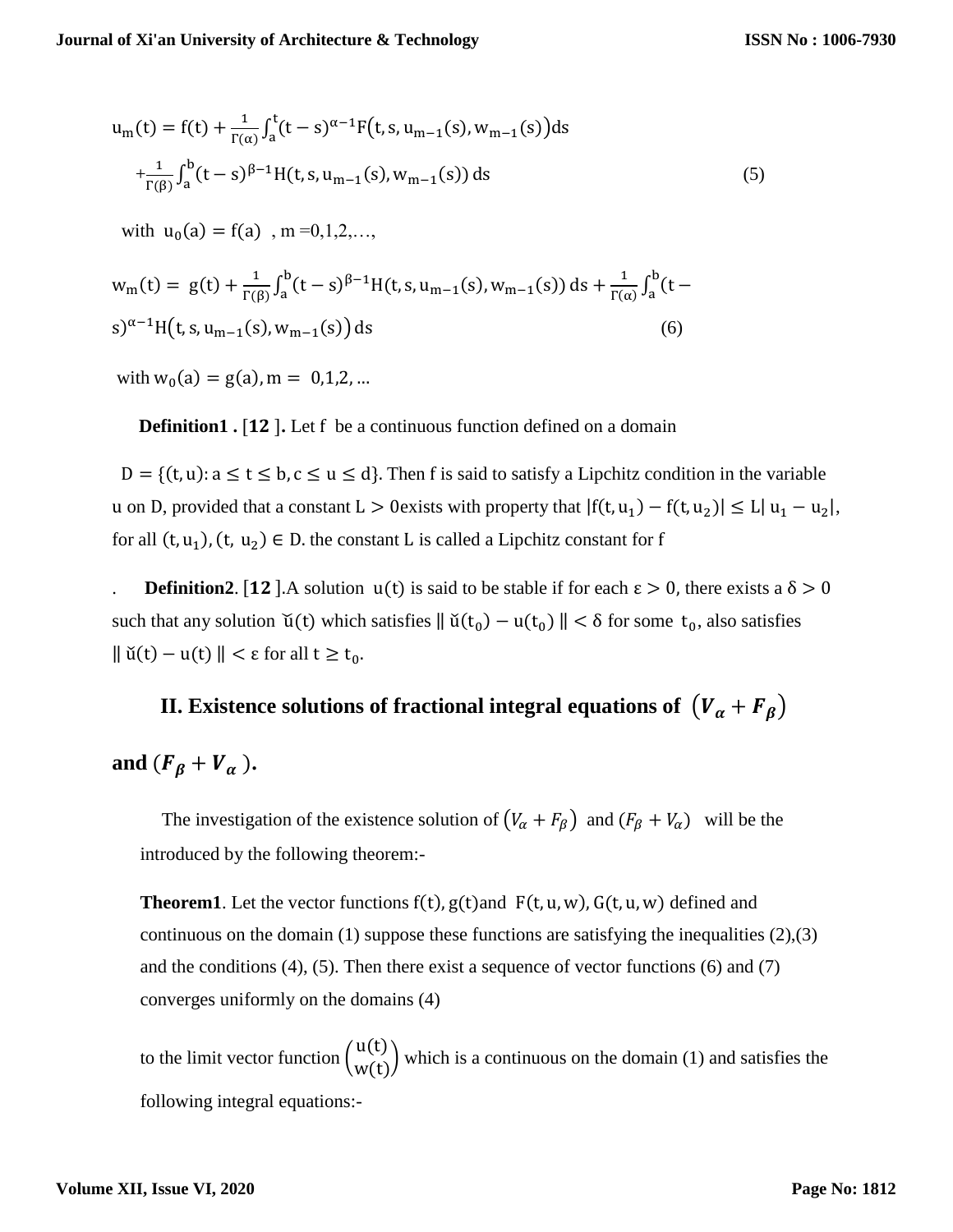$$
\begin{pmatrix} u(t) \\ w(t) \end{pmatrix} = \begin{pmatrix} f(t) + \frac{1}{\Gamma(\alpha)} \int_{a}^{t} (t-s)^{\alpha-1} F(t, s, u(s), w(s)) ds \\ + \frac{1}{\Gamma(\beta)} \int_{a}^{b} (t-s)^{\beta-1} G(t, s, u(s), w(s)) ds \\ g(t) + \frac{1}{\Gamma(\beta)} \int_{a}^{b} (t-s)^{\beta-1} G(t, s, u(s), w(s)) ds \\ + \frac{1}{\Gamma(\alpha)} \int_{a}^{t} (t-s)^{\alpha-1} F(t, s, u(s), w(s)) ds \end{pmatrix}
$$
(7)

and it is exist solution of  $(V_{\alpha} + F_{\beta})$  and  $(F_{\beta} + V_{\alpha})$ .

Provide that:-

$$
\left(\frac{\|u_m(t) - f(a)\|}{\|w_m(t) - g(a)\|}\right) \le \left(\begin{array}{cc} \rho_1 + q_1 + \|f(a)\| \\ \rho_1 + q_2 + \|g(a)\| \end{array}\right) \tag{8}
$$

and

$$
\left(\frac{\|u_{m+1}(t) - f(a)\|}{\|w_{m+1}(t) - g(a)\|}\right) \le \omega^m (E - \omega)^{-1} \phi_0
$$
\n(9)

for all  $t \in [0, h]$  and  $f(a) \in D_F$ ,  $g(a) \in D_G$ ,  $m = 0, 1, 2, \dots$ ...

where

$$
\emptyset_0 = \left( \begin{array}{c} \rho_1 + q_1 + || & f(a) || \\ \rho_1 + q_2 + || & g(a) || \end{array} \right) \tag{10}
$$

By mathematical indication we can prove that :-

$$
||u_m(t) - u_0|| \le \rho_1 + q_1 + ||f(a)|| \tag{11}
$$

That is  $\mathbf{u}_\mathrm{m}(\mathbf{t}) \in \mathbf{D}_\mathrm{F}$  , for all  $\mathbf{t} \in [0,\mathbf{h}]$  and  $\mathbf{f}(\mathbf{a}) \in \mathbf{D}_\mathrm{F}.$ 

Similarly, from the sequence of functions (6) and we obtain that

$$
||w_m(t) - g(a)|| \le \rho_1 + q_2 + ||g(a)|| \tag{12}
$$

that is  $w_m(t) \in D_G$ , for all  $t \in [0, h]$  and  $g(a) \in D_G$ .

#### **Volume XII, Issue VI, 2020**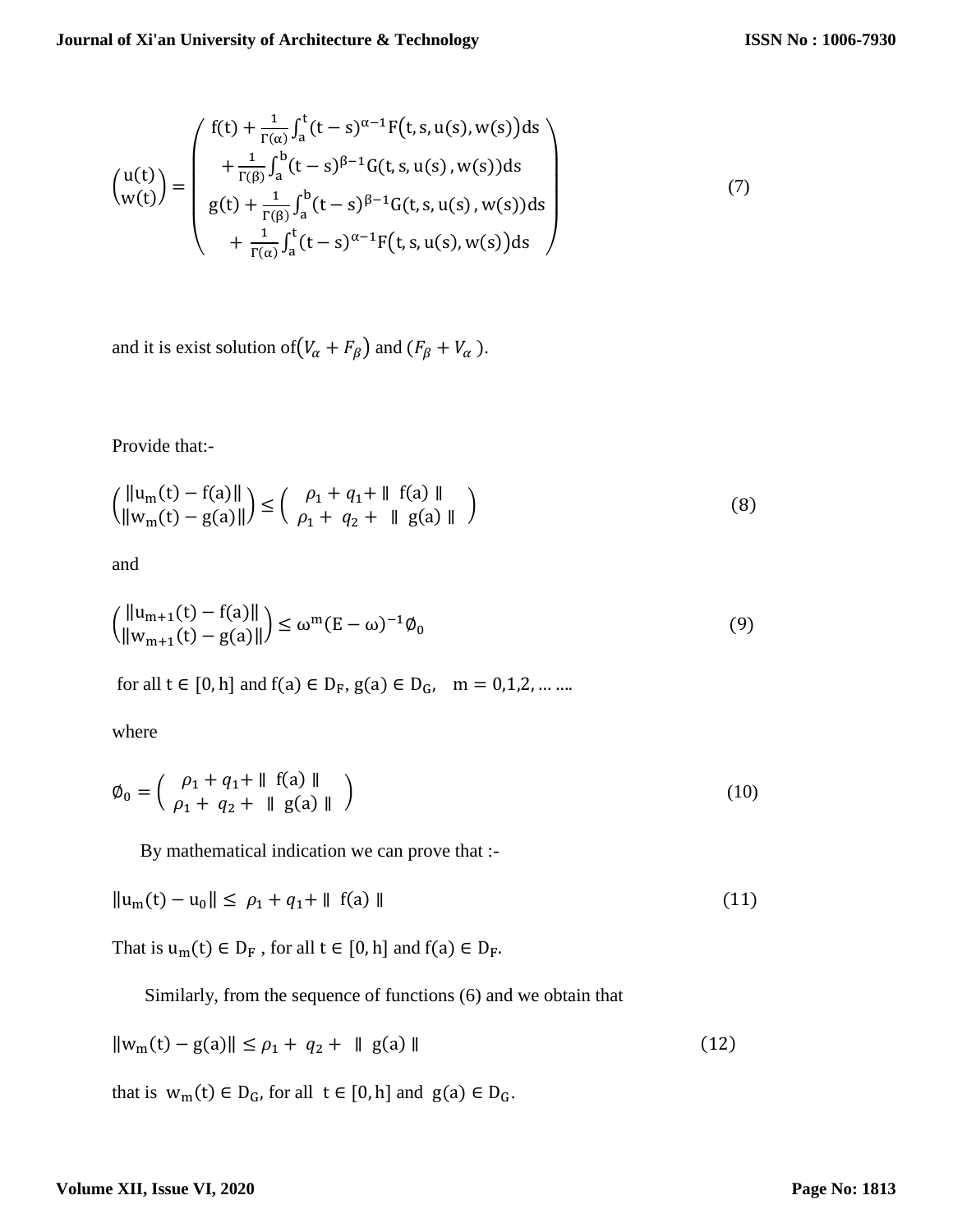Next we, shall prove that the sequences of functions (5) and (6) converge uniformly on the domain (8). Then by mathematics induction, we have

$$
||U_{m+1}(t) - u_m(t)|| \le K_{\alpha}\rho_1 || u_m(t) - u_{m-1}(t) || +
$$
  
\n
$$
K_{\beta}\rho_1 || w_m(t) - w_{m-1}(t) ||,
$$
  
\n
$$
||w_{m+1}(t) - w_m(t)|| \le L_{\alpha}\rho_1 || u_m(t) - u_{m-1}(t) || +
$$
  
\n
$$
L_{\beta}\rho_1 || w_m(t) - w_{m-1}(t) ||
$$
\n(14)  
\nfor all m=1,2,3,...

Rewrite (13) and (14) in a vector form ,we get

$$
\varphi_{m+1} \le \omega(t) \, \varphi_m \tag{15}
$$

where

$$
\emptyset_{m+1} = \left( \frac{\|u_{m+1}(t) - u_m(t)\|}{\|w_{m+1}(t) - w_m(t)\|} \right)
$$

$$
\emptyset_m = \left( \frac{\|u_m(t) - u_{m-1}(t)\|}{\|w_m(t) - w_{m-1}(t)\|} \right),
$$

and

$$
\omega(t) = \left(\begin{array}{cc} K_{\alpha}(\frac{(t-s)^{\alpha}}{\alpha\Gamma(\alpha)} + \frac{(t-s)^{\beta}}{\beta\Gamma(\beta)}) & K_{\beta}(\frac{(t-s)^{\alpha}}{\alpha\Gamma(\alpha)} + \frac{(t-s)^{\beta}}{\beta\Gamma(\beta)}) \\ L_{\alpha}(\frac{(t-s)^{\alpha}}{\alpha\Gamma(\alpha)} + \frac{(t-s)^{\beta}}{\beta\Gamma(\beta)}) & L_{\beta}(\frac{(t-s)^{\alpha}}{\alpha\Gamma(\alpha)} + \frac{(t-s)^{\beta}}{\beta\Gamma(\beta)}) \end{array}\right)
$$

Now we, take the maximum value for the both sides of the inequality (15),we have

$$
\varphi_{m+1} \le \omega \, \varphi_m \tag{16}
$$

where  $\omega = \max_{t \in [0,h]} \omega(t)$ .

By repeating (16), we find that  $\phi_{m+1} \leq \omega^m \phi_0$  and also we get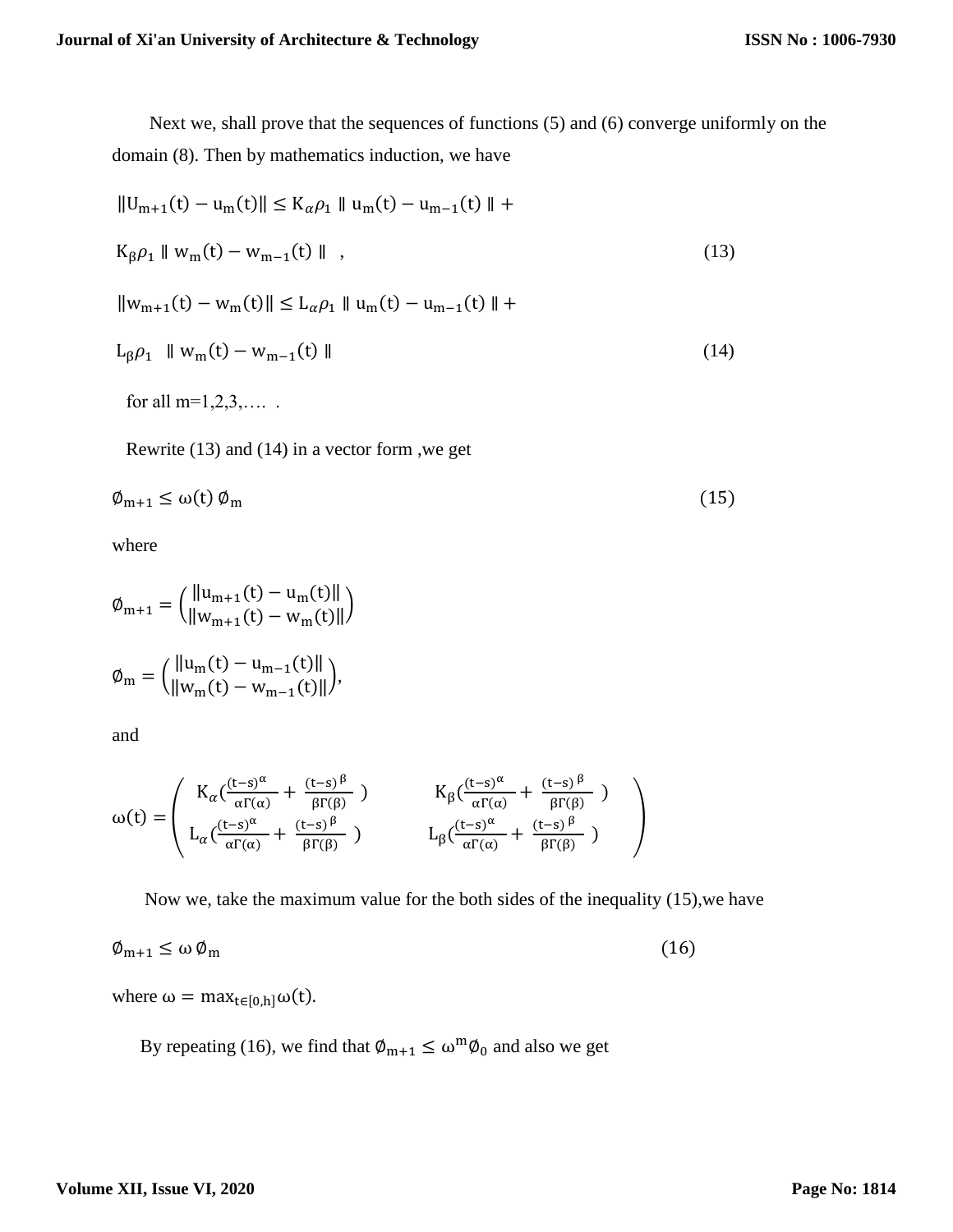$$
\sum_{i=1}^{m} \phi_i \le \sum_{i=1}^{\infty} \omega^{i-1} \phi_0 \tag{17}
$$

Using the condition  $(14)$ , thus the sequence of functions  $(5)$  and  $(6)$  are uniformly convergent, that is

$$
\lim_{m \to \infty} \sum_{i=1}^{m} \omega^{m-1} \phi_0 = \sum_{i=1}^{\infty} \omega^{m-1} \phi_0 = (E - \omega)^{-1} \phi_0
$$
\n(18)

Let

$$
\lim_{m \to \infty} {u_m(t) \choose w_m(t)} = {u(t) \choose w(t)} \tag{19}
$$

 Since the sequence of function (5) and (6) are defined and continuous in the domain (1), then the limit function  $\begin{pmatrix} u(t) \\ u(t) \end{pmatrix}$  $\begin{pmatrix} u(t) \\ w(t) \end{pmatrix}$  is also defined and continuous in the domain (1).

 By using the conditions and inequalities of a theorem , we can prove that the inequalities (10) and (11) will be satisfied for all  $t \in [0, h]$ ,  $f(a) \in D_F$ ,  $g(a) \in D_G$ ,  $m = 0, 1, 2, \ldots$ .

## **III. Uniqueness solutions of fractional integral equations of**

 $(V_{\alpha} + F_{\beta})$  and  $(F_{\beta} + V_{\alpha})$ .

The investigation of the uniqueness solutions of  $(V_{\alpha} + F_{\beta})$  and  $(F_{\beta} + V_{\alpha})$  will be introduced by:-

**Thorem2.** Let all assumptions and conditions of Theorem 3 be satisfied.

Then the solution  $\begin{pmatrix} u(t) \\ u(t) \end{pmatrix}$  $\begin{pmatrix} u(t) \\ w(t) \end{pmatrix}$  is a unique.

**Proof.** Let 
$$
\begin{pmatrix} \check{u}(t) \\ \check{w}(t) \end{pmatrix}
$$
 be another solution of  $(V_{\alpha} + F_{\beta})$  and  $(F_{\beta} + V_{\alpha})$ ; that is  
\n
$$
\check{u}(t) = f(t) + \frac{1}{\Gamma(\alpha)} \int_a^t (t - s)^{\alpha - 1} F(t, s, \check{u}(s), \check{w}(s)) ds + \frac{1}{\Gamma(\beta)} \int_a^b (t - s)^{\beta - 1} G(t, s, \check{u}(s), \check{w}(s)) ds
$$
\n(20)

#### **Volume XII, Issue VI, 2020**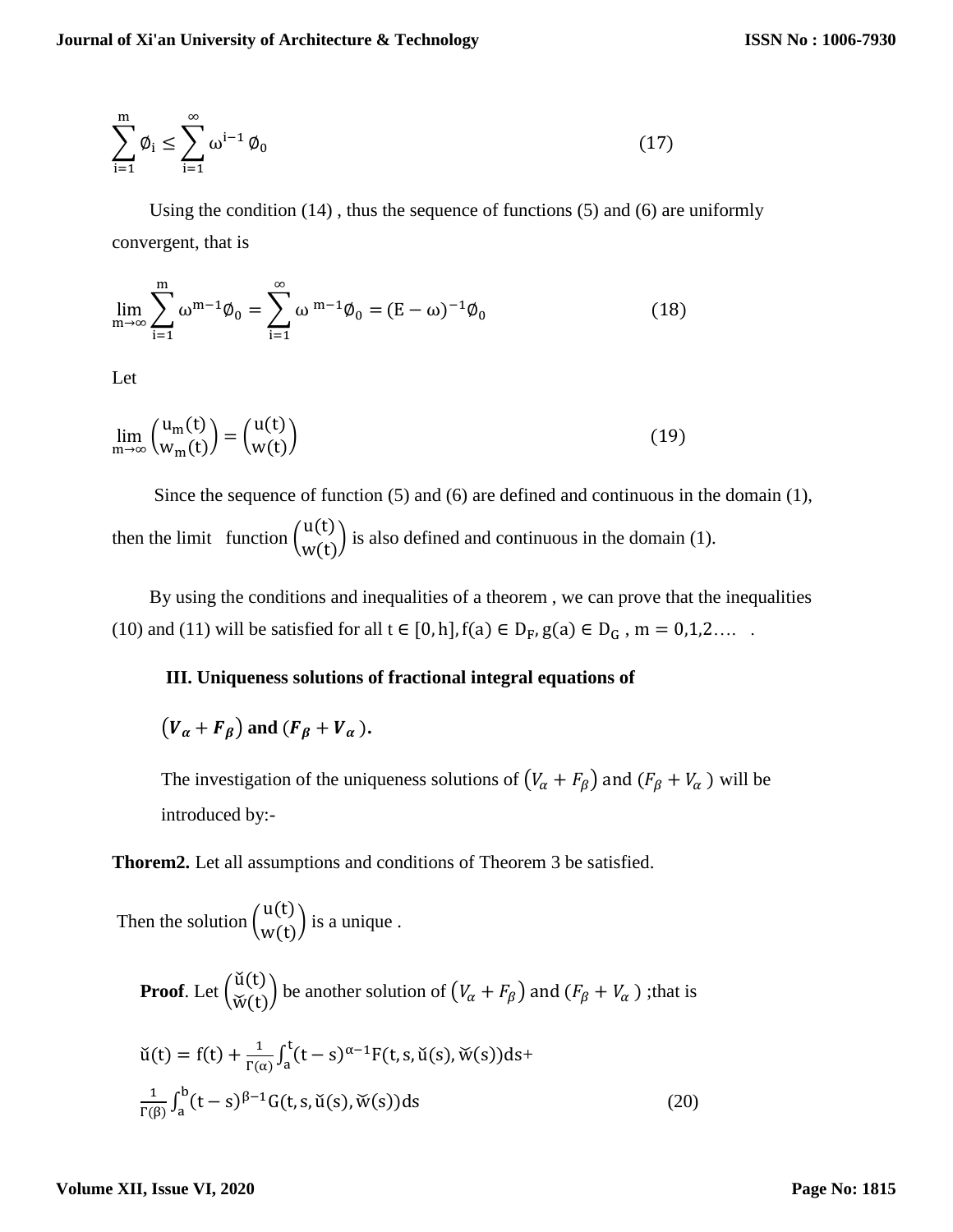and

$$
\check{w}(t) = g(t) + \frac{1}{\Gamma(\beta)} \int_a^b (t - s)^{\beta - 1} G(t, s, \check{u}(s), \check{w}(s)) ds +.
$$
  

$$
\frac{1}{\Gamma(\alpha)} \int_a^t (t - s)^{\alpha - 1} F(t, s, \check{u}(s), \check{w}(s)) ds
$$
(21)

Assuming

$$
\| \mathbf{u}(t) - \check{\mathbf{u}}(t) \| \le \mathbf{K}_{\alpha} \rho_1 \quad \| \mathbf{u}(t) - \bar{\mathbf{u}}(t) \| + \mathbf{K}_{\beta} \rho_1 \| \mathbf{w}(t) - \bar{\mathbf{w}}(t) \| \tag{22}
$$

and

$$
\|w(t) - \check{w}(t)\| \le L_{\alpha}\rho_1 \|u(t) - \bar{u}(t)\| + L_{\beta}\rho_1 \|w(t) - \bar{w}(t)\| \tag{23}
$$

Rewrite (22) and (23) in a vector form ,we find that

$$
\begin{pmatrix} \|\mathbf{u}(t) - \check{\mathbf{u}}(t)\| \\ \|\mathbf{w}(t) - \check{\mathbf{w}}(t)\| \end{pmatrix} \le \omega \begin{pmatrix} \|\mathbf{u}(t) - \check{\mathbf{u}}(t)\| \\ \|\mathbf{w}(t) - \check{\mathbf{w}}(t)\| \end{pmatrix}
$$
(24)

By iterating the inequality (24) we have

$$
\left(\frac{\|u(t)-\check{u}(t)\|}{\|w(t)-\check{w}(t)\|}\right)\leq \omega^m \left(\frac{\|u(t)-\check{u}(t)\|}{\|w(t)-\check{w}(t)\|}\right)
$$

Then by the condition (15), we find that

$$
\left(\begin{array}{c} \|\mathbf{u}(t) - \check{\mathbf{u}}(t)\| \\ \|w(t) - \check{w}(t)\| \end{array}\right) \to \begin{pmatrix} 0 \\ 0 \end{pmatrix}
$$
  
Thus 
$$
\begin{pmatrix} \mathbf{u}(t) \\ w(t) \end{pmatrix} = \begin{pmatrix} \check{\mathbf{u}}(t) \\ \check{w}(t) \end{pmatrix}.
$$

Hence the solutions  $\begin{pmatrix} u(t) \\ u(t) \end{pmatrix}$  $\begin{pmatrix} u(t) \\ w(t) \end{pmatrix}$  of  $(V_\alpha + F_\beta)$  and  $(F_\beta + V_\alpha)$  is a unique on the domain (1).

**V.** Stability solutions of fractional integral equations of  $(V_\alpha + F_\beta)$ and  $(F_\beta + V_\alpha)$ .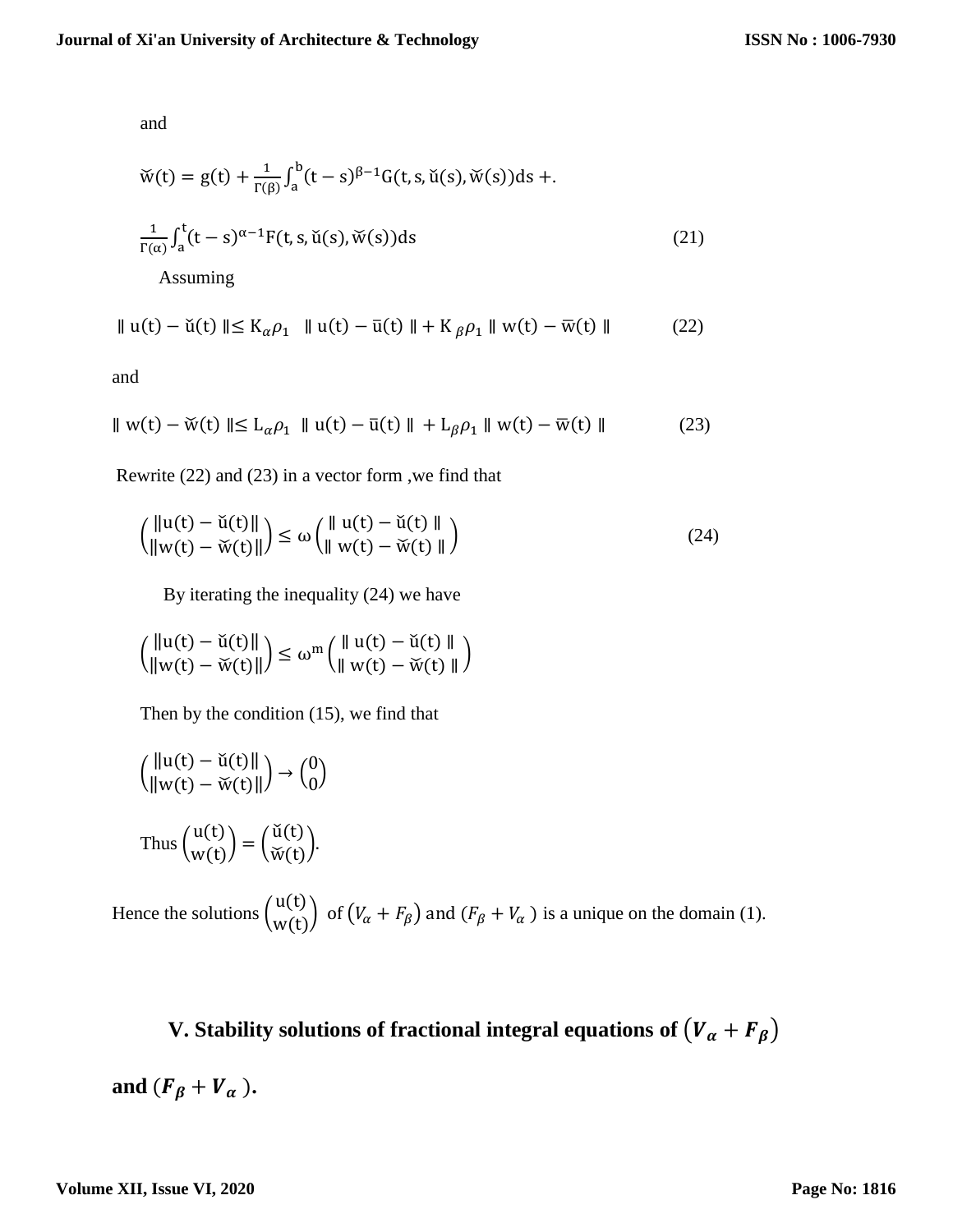In this section, we can study the stability solutions of  $(V_\alpha + F_\beta)$  and  $(F_\beta + V_\alpha)$ . respectively.

**Theorem3.** Suppose that the functions  $F(t, u, w)$  and  $f(t, u, w)$  be continuous in the domain (1) and satisfy the inequalities (2) and (3). Then the solution (8) is stable for all  $t \ge 0$ .

Proof. Taking

$$
\| u(t) - \bar{u}(t) \| \le \| f(a) - \bar{f}(a) \| + K_{\alpha} \rho_1 u(t) - \bar{u}(t) \| + K_{\beta} \rho_1 \| w(t) - \bar{w}(t) \|
$$
\n(25)

and

$$
\| w(t) - \overline{w}(t) \| \le \| g(a) - \overline{g}(a) \| + L_{\alpha} \rho_1 u(t) - \overline{u}(t) \| + L_{\beta} \rho_1 \| w(t) - \overline{w}(t) \|
$$
\n(26)

where

$$
\bar{u} = \bar{f}(a) + \frac{1}{\Gamma(\alpha)} \int_a^t (t - s)^{\alpha - 1} F(t, s, \bar{u}(s), \bar{w}(s)) ds +
$$
  

$$
\frac{1}{\Gamma(\beta)} \int_a^b (t - s)^{\beta - 1} H(t, s, u(s), w(s)) ds
$$

and

$$
\overline{w} = \overline{g}(a) + \frac{1}{\Gamma(\beta)} \int_a^t (t - s)^{\beta - 1} F(t, s, \overline{u}(s), \overline{w}(s)) ds +
$$
  

$$
\frac{1}{\Gamma(\alpha)} \int_a^b (t - s)^{\alpha - 1} H(t, s, u(s), w(s)) ds
$$

Rewrite (25) and (26) in a vector form that is

$$
\left(\frac{\|u(t) - \bar{u}(t)\|}{\|w(t) - \bar{w}(t)\|}\right) \le \left(\frac{\|f(a) - \bar{f}(a)\|}{\|g(a) - \bar{g}(a)\|}\right) + \omega \left(\frac{\|u(t) - \bar{u}(t)\|}{\|w(t) - \bar{w}(t)\|}\right)
$$
  
for  $\|f(a) - \overline{f(a)}\| \le \delta_1$ ,  $\|g(a) - \bar{g}(a)\| \le \delta_2$  then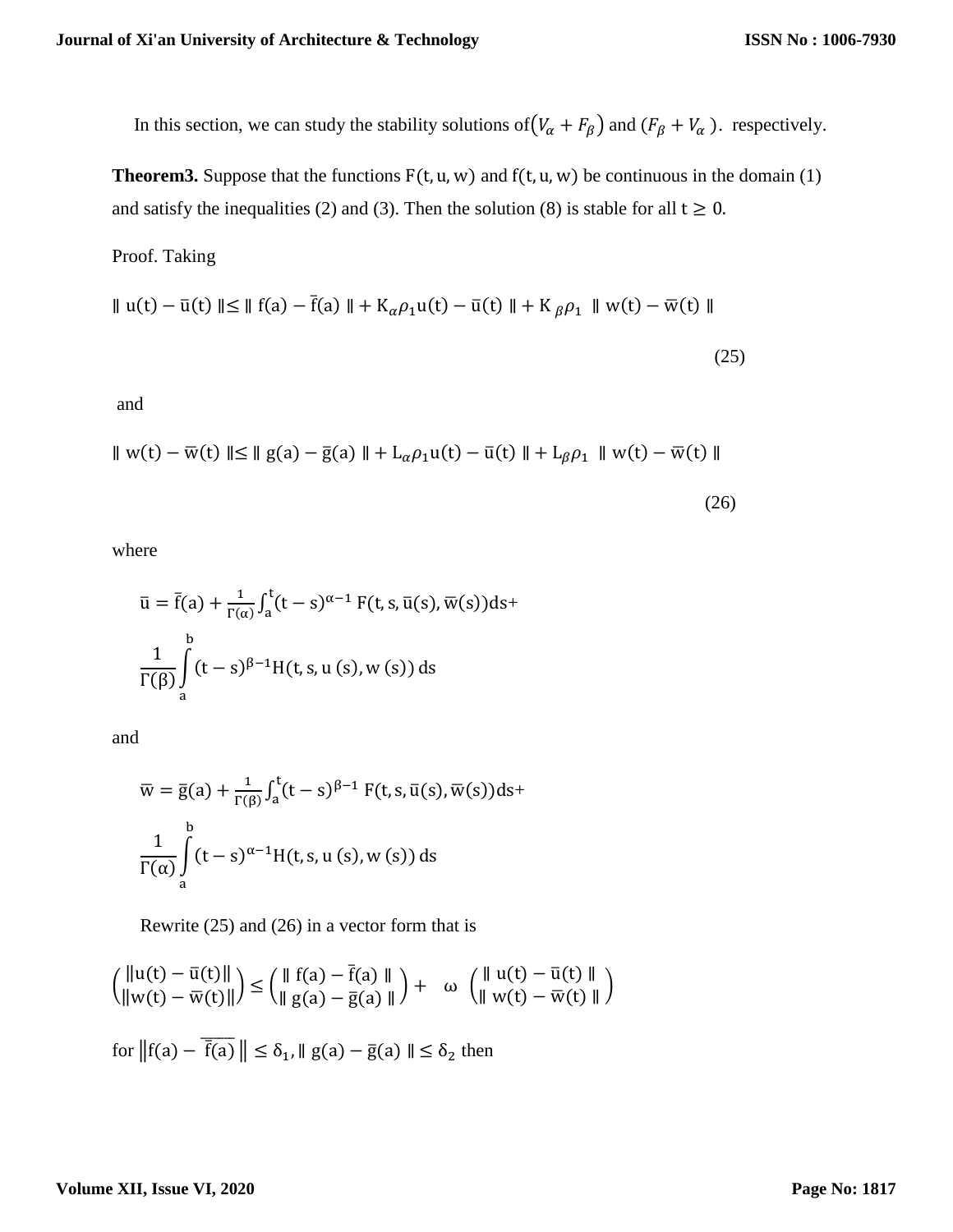$$
\binom{\|u(t)-\bar{u}(t)\|}{\|w(t)-\bar{w}(t)\|} \le \binom{\delta_1}{\delta_2} + \omega \binom{\|u(t)-\bar{u}(t)\|}{\|w(t)-\bar{w}(t)\|}
$$

By using the condition (5) we have

$$
\left(\frac{\|u(t) - \bar{u}(t)\|}{\|w(t) - \bar{w}(t)\|}\right) \leq {\epsilon_1 \choose \epsilon_2}, \epsilon_1, \epsilon_2 \geq 0.
$$

Also by using the definition of the stability, we find that  $\left(\frac{\bar{u}(t)}{\bar{u}(t)}\right)$  $\frac{\alpha(t)}{\overline{w}(t)}$  is a stable solution for  $t \ge 0$  of  $(V_{\alpha} + F_{\beta})$  and  $(F_{\beta} + V_{\alpha})$ .

 Similar results can be obtained for other class of fractional integral equations of Volterra-Fridlhom types. In particular, the fractional integral equations which has the form:-

$$
u(t) = f(t) + \frac{1}{\Gamma(\alpha)} \int_{\varepsilon(a)}^{\varepsilon(t)} (t - s)^{\alpha - 1} F(t, s, u(s), w(s)) ds
$$
  
+ 
$$
\frac{1}{\Gamma(\beta)} \int_{\varepsilon(a)}^{\varepsilon(b)} (t - s)^{\beta - 1} G(t, s, u(s), w(s)) ds
$$
 (27)

and

$$
w(t) = g(t) + \frac{1}{\Gamma(\beta)} \int_{\varepsilon(a)}^{\varepsilon(b)} (t-s)^{\beta-1} G(t, s, u(s), w(s)) d
$$
  
+ 
$$
\frac{1}{\Gamma(\alpha)} \int_{\varepsilon(a)}^{\varepsilon(t)} (t-s)^{\alpha-1} F(t, s, u(s), w(s)) ds
$$
(28)

where

 $u \in D_1 \subseteq R^n$ ,  $w \in D_2 \subseteq R^n$ ,  $D_1$ ,  $D_2$  are close and bounded domains,

 $0 < \alpha < \beta < 1$ .

The vector functions  $f(t)$ ,  $g(t)$  and  $F(t, u, w)$ ,  $G(t, u, w)$  are define and continuous on the domain:-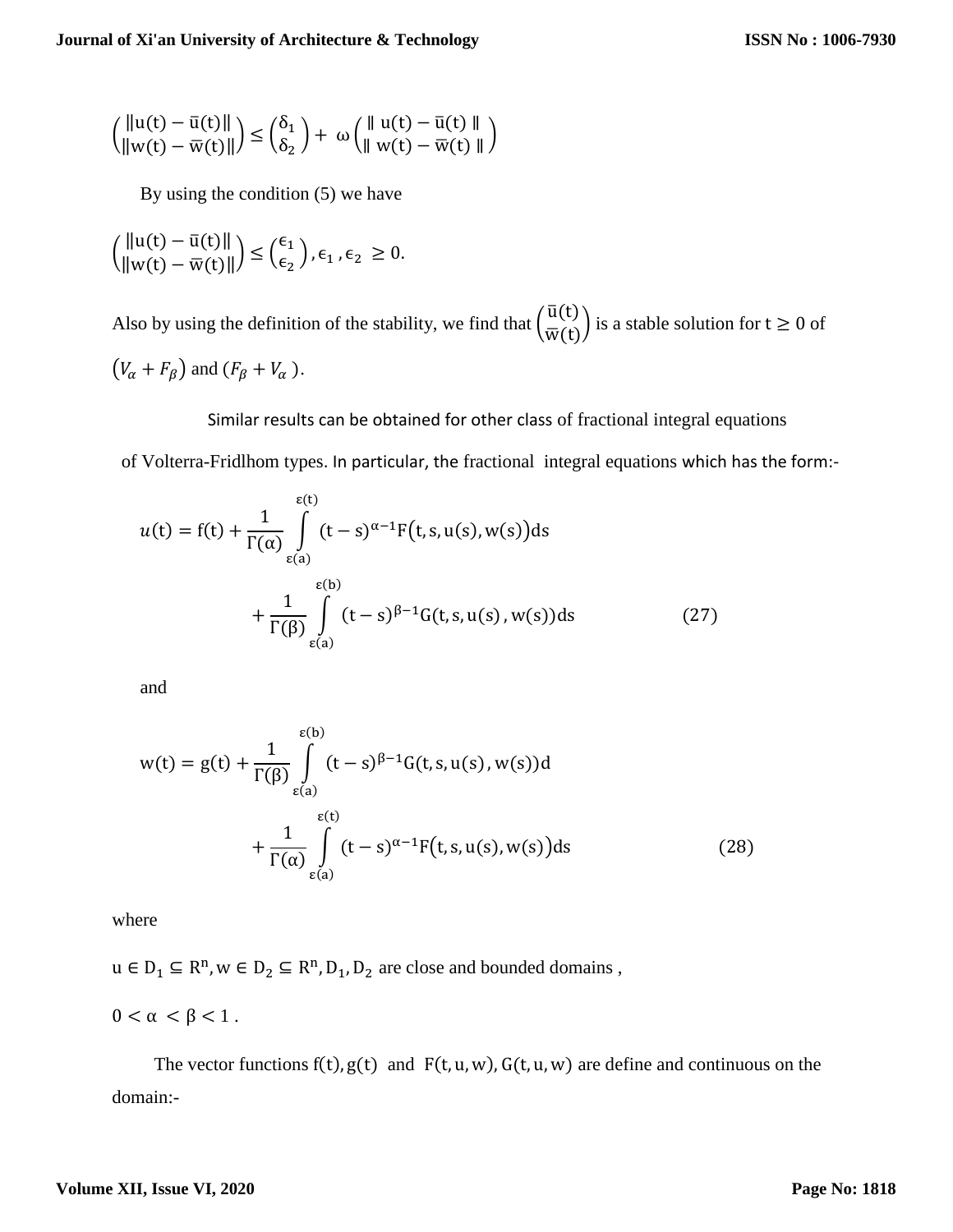$$
D^* = \{ (t, s, u, w); t, s \in \mathbb{R}^1, ||\varepsilon(t) - \varepsilon(s)|| \le h_1, ||\varepsilon(b) - \varepsilon(a)|| \le h_2, u \in D_1, w \in D_2 \}
$$
(29)

Suppose that the vector functions  $F(t, u, w)$  and  $G(t, u, w)$  satisfy the following inequalities(2).

We define non-empty sets as follows:-

$$
D_F^* = D_1 - (\rho_2 + q_1 + \| f(a) \| )
$$
  
\n
$$
D_G^* = D_2 - (\rho_2 + q_2 + \| g(a) \| )
$$
\n(30)

where  $\rho_{2} = \left(\frac{h_1^{\alpha}}{\alpha \Gamma}\right)^{\alpha}$  $\frac{h_1^{\alpha}}{\alpha \Gamma(\alpha)} + \frac{h_2^{\beta}}{\beta \Gamma(\alpha)}$  $\frac{n_2}{\beta \Gamma(\beta)}$ )

Furthermore, we assume that the largest eigen-value of the matrix

 $\omega^* =$  $K_{\alpha}\rho_2$   $K_{\beta}\rho_2$  $L_{\alpha}\rho_2$   $L_{\beta}\rho_2$  |

less than one ,i.e.

$$
\varphi_{\text{max}}(\omega^*) = \frac{1}{2} (\rho_2 (K_\alpha + K_\beta) +
$$

$$
\sqrt{(\rho_2(\mathbf{K}_{\alpha} + \mathbf{K}_{\beta}))^2 - 4\rho_2(\mathbf{K}_{\alpha}\mathbf{L}_{\beta} - \mathbf{K}_{\beta}\mathbf{L}_{\alpha})} > 1.
$$
 (31)

We can state and prove a similar theorem of a theorem1 by using the condition (31).

# **VII. Conclusion.**

In this work, we study the solution for nonlinear system of Fractional integral equations of mixed Volterra-Fridlhom types. We prove some theorems in the existence, uniqueness and stability in closed and bounded domains, by using Picard approximation method**.** Furthermore the study leads us to improve and extend the above method and the study become more general and detailed than those introduced by Butris result.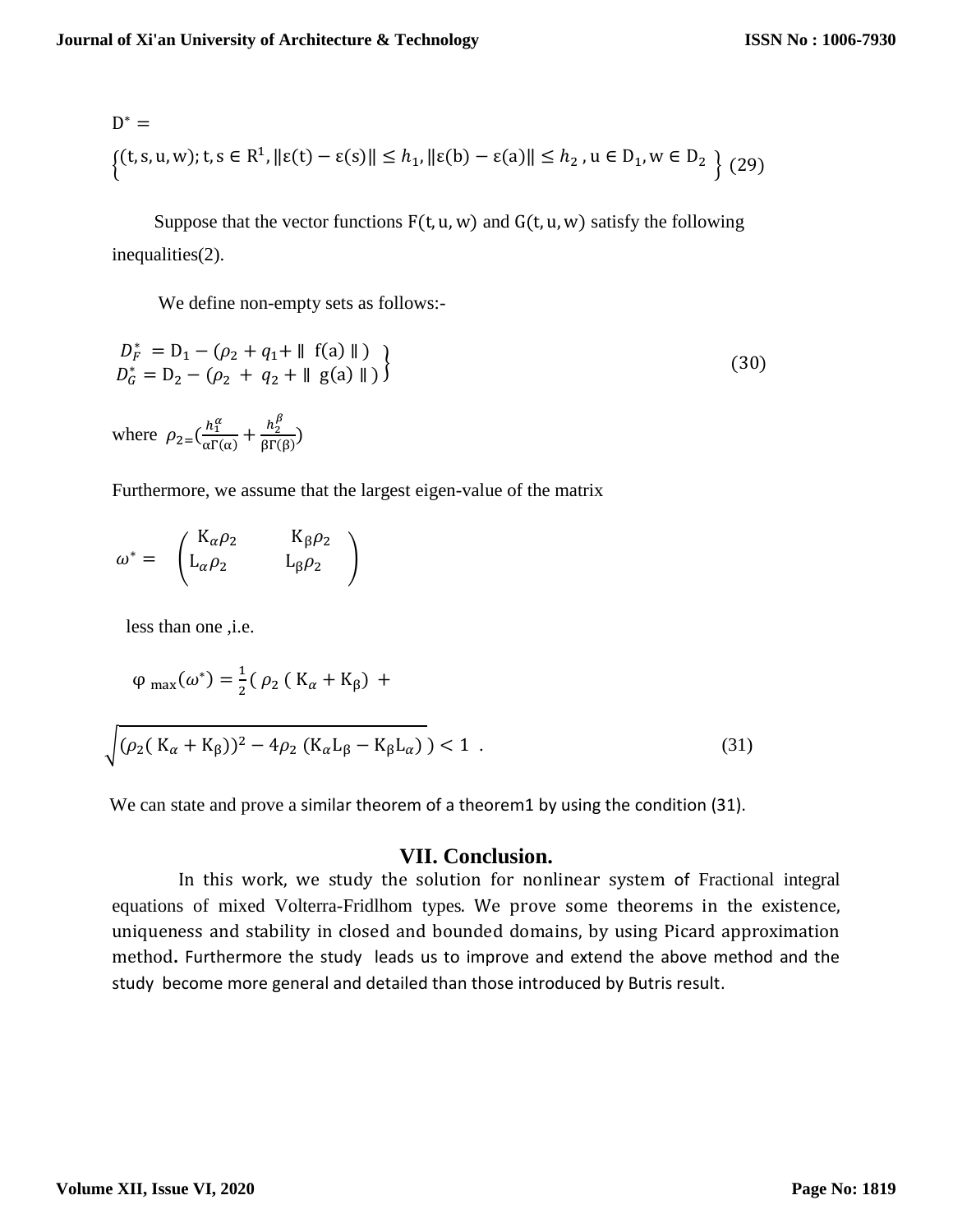# **References**

- [1] Butris, R. N. , Solutions for the Volterra integral equations of the second kind, university of Mosul, J. Traq, (1984).
- [2] Butris, R. N., and Rafeq, A. Sh., Existence and Uniqueness Solution for Nonlinear Volterra Integral Equation, J. Duhok Univ. Vol. 14, No. 1, (Pure and Eng. Sciences),(2011).
- [3] Brunner, H. Collocation methods for Volterra integral and related functional differential equations (Vol. 15). Cambridge University Press. (2004).
- [4] Burton,T.A. Volterra integral and differential equations Vol. 202, Elsevier. (2005).
- [5] Coddington, E. A. and Levinson, N., Theory of ordinary differential equations, Mc Graw-Hill Book Company, New York, (1955).
- [6] Grald, T., Topics in Real and functional analysis, American Mathematical Society, Rhcde Island,( 2010).
- [7] Guoqiang, H. and Ruifang, W., The extrapolation method for two-dimensional Volterra integral equations based on the asymptotic expansion of iterated galerkin solutions, Journal of Integral Equationsand Applications,Vol.13, No. 1, Spring, (2001).
- [8] Hendi, F. A. and Al-Hazm, Sh., The non-linear Volterra integral equation with weakly kernels and toeplitz matrix method, *Vol. 3, No.2*. (2010).
- [9] Jaswon, M. A., & Symm, G. T. Integral equation methods in potential theory and electrostatics Vol. 132, (1977).
- [10] Maleknejad, K., & Aghazadeh, N. Numerical solution of Volterra integral, (2005).